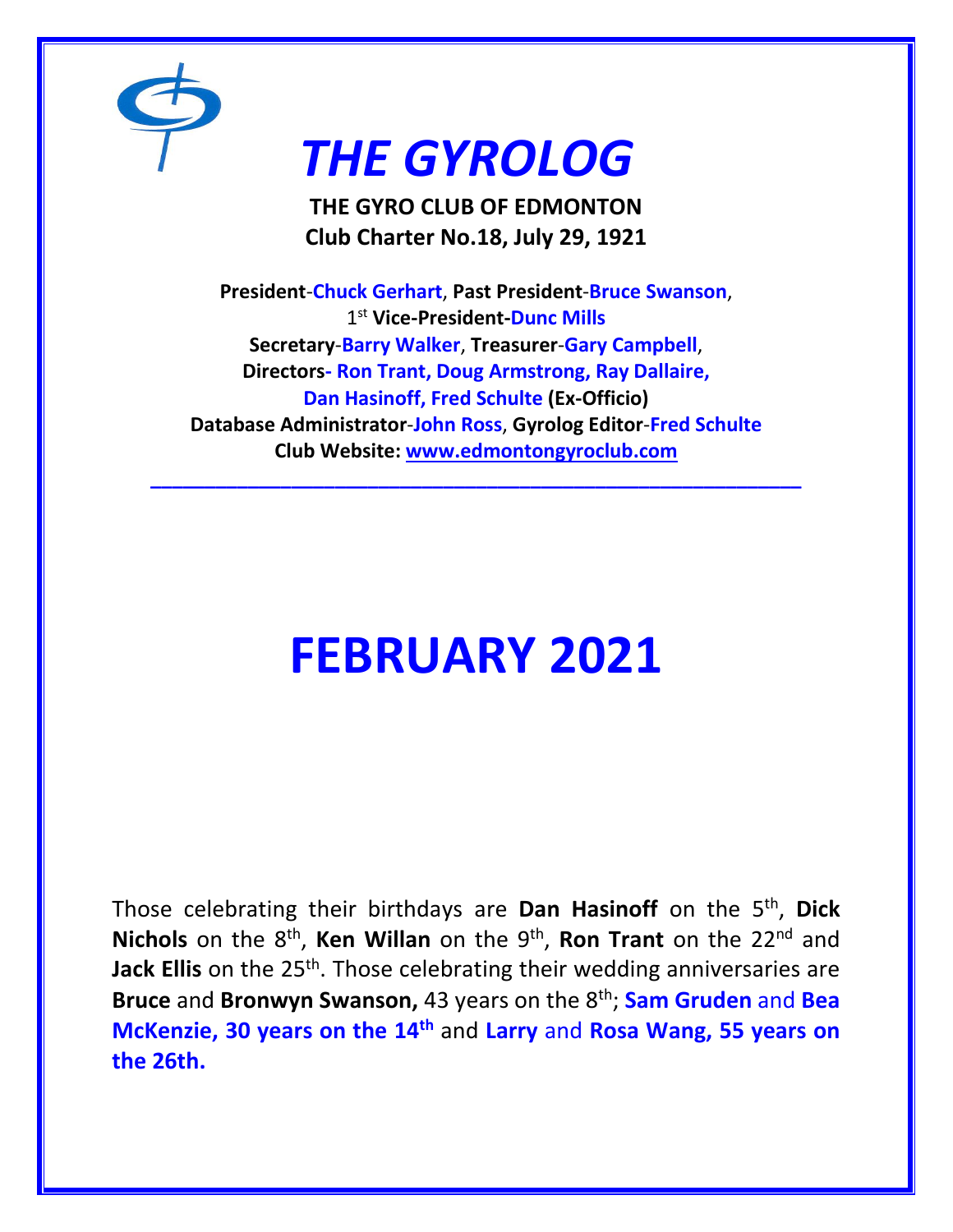**President Chuck Gerhart** welcomed 31 Gyros and our guest speaker to the February 2<sup>nd</sup> Zoom Teleconference.

**Sheldon Weatherby** introduced our guest speaker **Larry Neumeister, P. Eng.** who was employed by **Spartan Controls** for 40 years and was an expert in **process control optimization.** His presentation will discuss his personal journey to design and build a solar-powered home in Sherwood Park. The discussion will include photovoltaic power generation, solar thermal hot water, and hydronic heating, building envelope design, rainwater harvesting, and architectural considerations. The talk will end with some performance results, Larry's thoughts on the process and lessons learned.

Larry indicated that his plan to build on a half-acre parcel in Sherwood Park was 27 years in the planning. His vision was to build a home that was energy efficient, use leading-edge technology, be solar powered and use no fossil fuels. He also wanted his home to look "normal". He designed his home to optimize sun exposure. The solar tiles on the roof are the roof tiles. The 14-kw system uses solar thermal and photo voltaic components. The solar water heating system runs glycol through evacuated glass tubes like a "thermos" bottle.

I undertook heat loss calculations on the whole house and used 3D modelling of the systems with lots of upfront design and planning. There is a full basement under the garage where a large tank is located with a solar battery, heat exchangers and a glycol to water to heat system. If we experience a cloudy period, there is backup heating system using electricity to run an instantaneous water heater. If we lose power, we can rely on firewood to fire masonry heaters which will produce radiant heat on the main floor and basement.

The walls are built using Insulated Concrete Form's (ICF). The above ground walls are 18 inches thick and consist of 10 inches of Expanded Polystyrene (EPS) Foam on the outside, 6 inches of concrete and 2 inches of EPS on the inside. The basement walls are 20 inches thick using the same system.

All the windows are triple-paned, argon filled with a low E coating and roll shutters are used at night.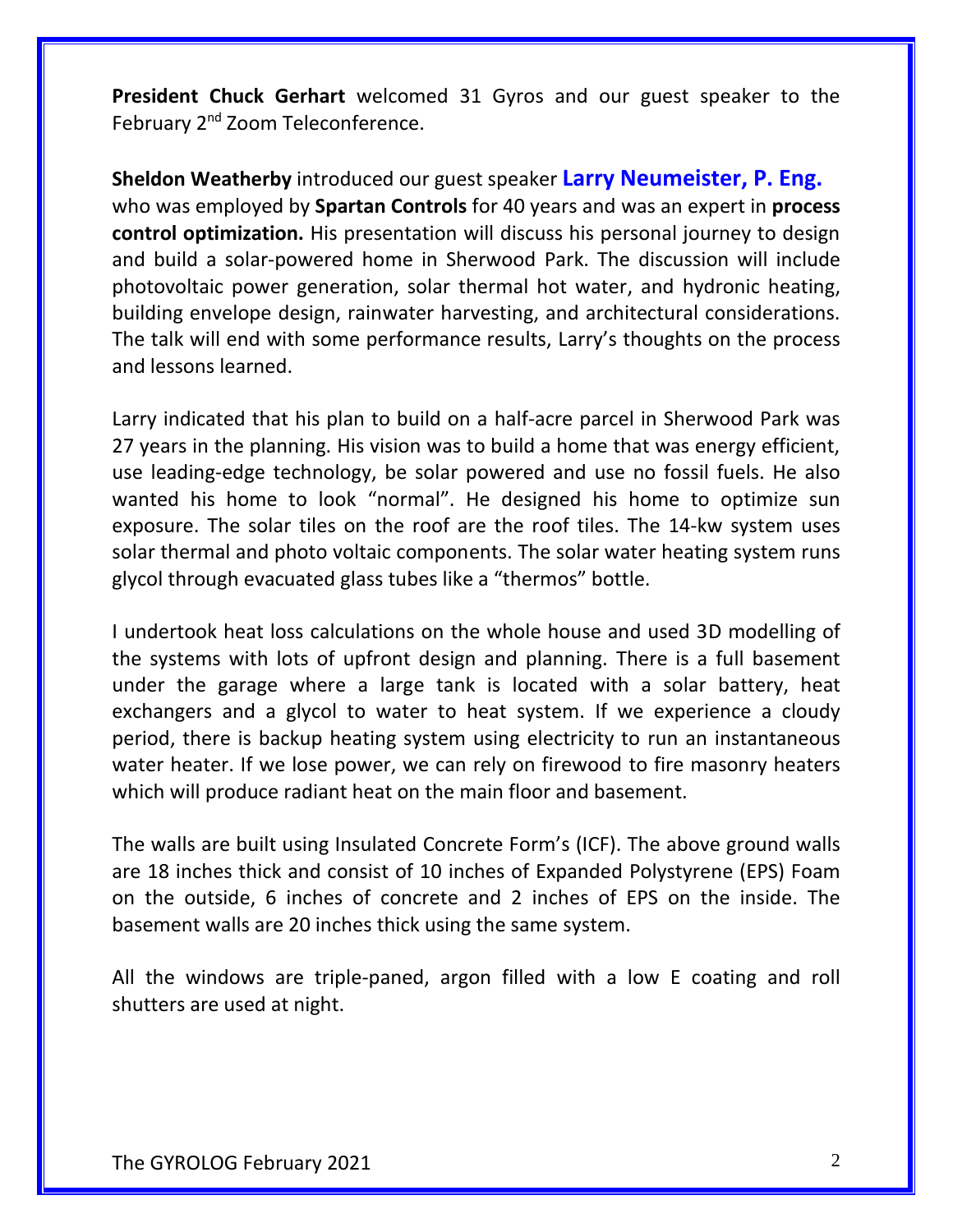

Example of an ICF Wall

All the floors are concrete using the ICF method with in-floor heating using PEX tubing.

The roof is timber framed using Douglas Fir and Structural Insulated Panels (SIPS). Oriented Strand Board (OSB) skins are used with Styrofoam in between. This technique allows for more usable space inside.

The footing design allows water to flow from the inside or outside to a centre conduit with a total width of three feet for the wall.

Rainwater harvesting is directed to a large underground tank.

The interior design was accomplished using CAD technology and resulted in a "comfortable home". It took 8 years to complete the construction and there is 8000 sq. feet of usable space. We are tied into the grid and sell our surplus power in the summer.

There is a 30 to 40-year life for the photo-voltaic system and experience shows that over 10 years there is a 5-10% loss in efficiency.

**Ken Korchinski** thanked Larry for a leading edge, forward thinking presentation.

**Dick Nichols** advised that the **Hockey Pool** was going ahead with the seven Canadian teams in the North Division. The first game of the 20 in the pool will be on February 9<sup>th</sup> against the Ottawa Senators. There was high level of interest shown by members and all the tickets have been sold.

**Bruce Foy** was the winner of the **Virtual Free Lunch draw.**

The GYROLOG February 2021 3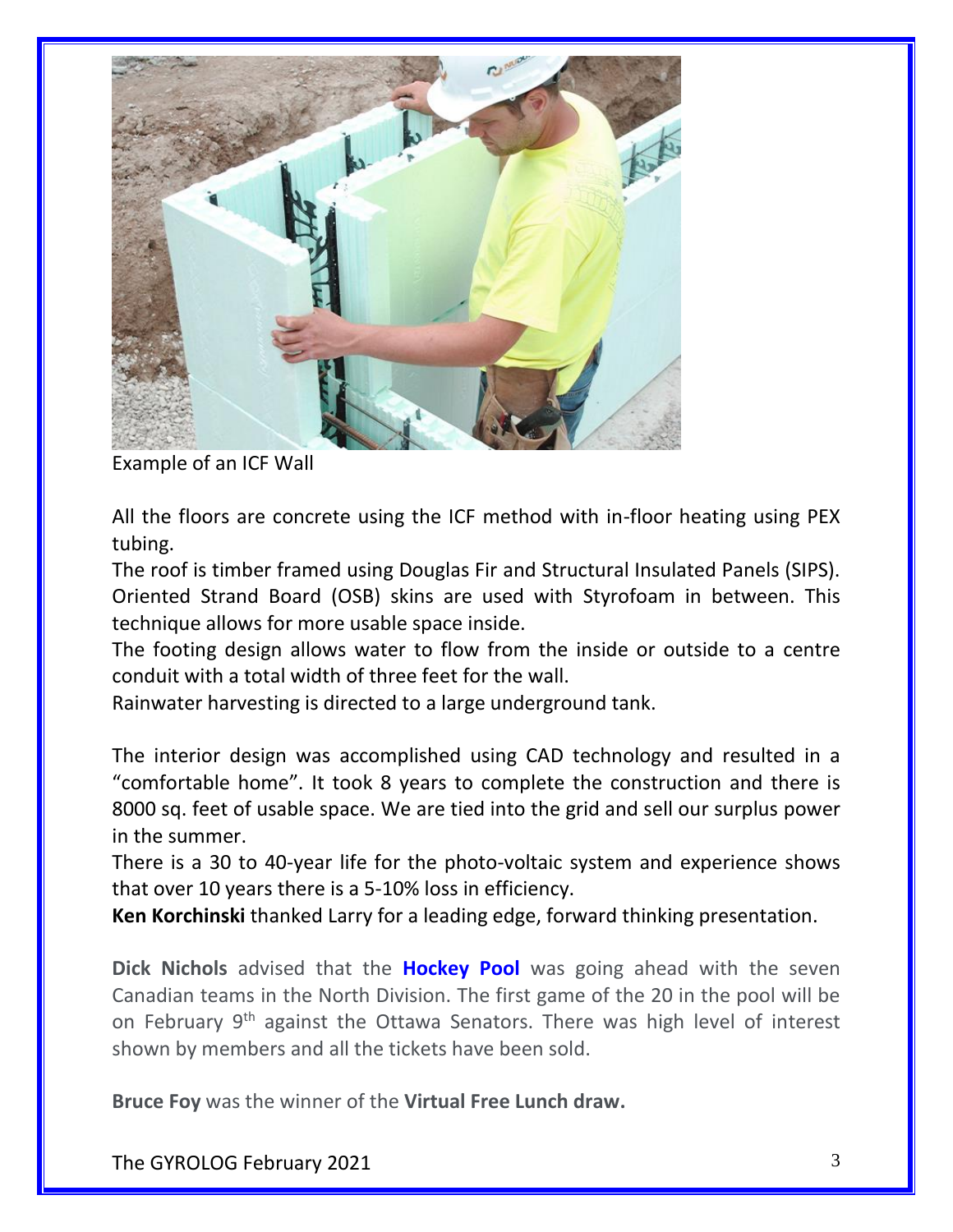**President Chuck Gerhart** welcomed **73 Gyros and Gyrettes** to the February 16th **Celebration of Love** Zoom Teleconference. All Gyros and Gyrettes received a small bottle of sparkling wine, cheese, crackers, nuts, cookies, and cupcakes prior to our Zoom meeting. These Valentine treats were prepared by **Cathy Johnson, Carol Dobson,** and **Myrna Gerhart.**

**Heinrich Grosskopf** presented a "**Message of Love"** centred on the many different types of love.

**Affectionate-** A love that runs deep in true friendships.

**Enduring-** Mature love that develops over time.

**Familiar-** Flows between parents and children or childhood friends.

**Romantic-** Personal infatuation and physical pleasure.

**Playful-** Flirting and beginning stages of intimate love.

**Obsessive-** Obsessiveness or madness over a love partner.

**Self-** Having a healthy "self-compassion" love towards one's self.

**Selfless-** An emphatic attitude of love for everyone and anyone.

**Cathy Johnson** provided instructions to the group which were then organized into nine breakout groups with the skillful help of Webmaster **Peter Carter.**

Members in each sub-group were asked to "*name something you remembered from your childhood that younger people would not know about".* An example in the Editor's sub-group was the **delivery of milk in glass bottles by horse-drawn wagon's using a milk chute for access.** Each member was also encouraged to describe how they met their partner.

The next task was for each subgroup to pick a name such as "Love Handle" and complete the Trivia with Love Themes-Movies, Songs and Candies. There were 34 topics with 34 answers. None of the nine groups achieved a perfect score but many were able to answer 32 correctly.

This event was a resounding success with approximately 70% of our members in attendance. Thanks to all who prepared the treats and delivered them to each household.

## **Well done Gyros and Gyrettes!**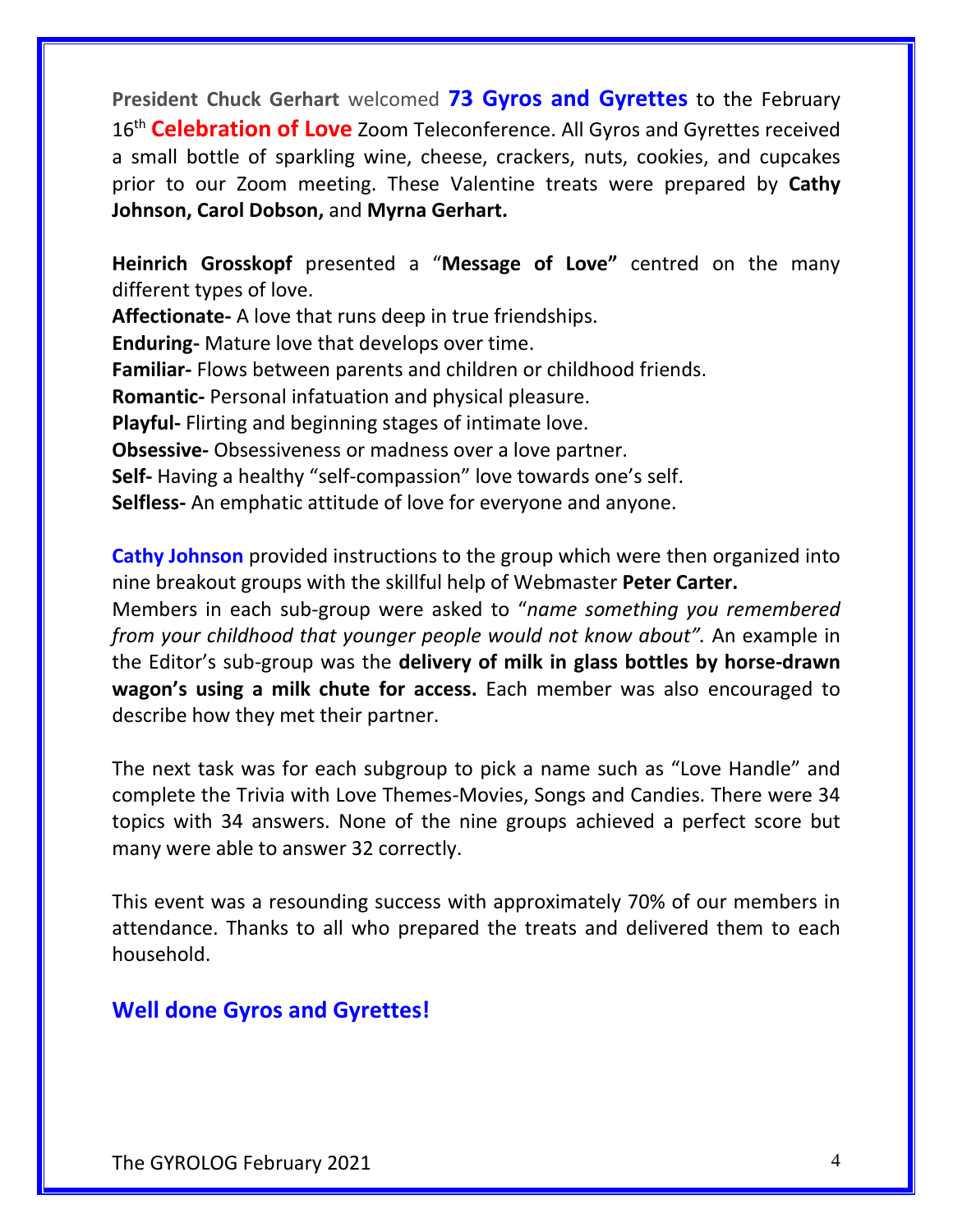## **Dick Nichols** reports on the **Hockey Pool Winners.**

| Game 1 February 9          |                |                | <b>First Period</b><br>Winners | Second                 | Final                  |
|----------------------------|----------------|----------------|--------------------------------|------------------------|------------------------|
| <b>Oilers vs Senators</b>  |                |                |                                |                        |                        |
| <b>First Period</b>        | $\overline{2}$ | $\mathbf{1}$   | <b>Jill Hastings</b>           | <b>George Schuller</b> | <b>George Schuller</b> |
| <b>Second</b>              | 3              | 1              | <b>Gary Campbell</b>           | <b>Ron Trant</b>       | Darcy Burnett          |
| <b>Final</b>               | 3              | $\overline{2}$ | <b>Arline Dagg</b>             | <b>Alan Rusler</b>     | <b>Myrna Gerhart</b>   |
|                            |                |                |                                |                        |                        |
| Game 2 February 11         |                |                | <b>First Period</b><br>Winners | Second                 | Final                  |
| <b>Oilers vs Alouettes</b> |                |                |                                |                        |                        |
| <b>First Period</b>        | 1              | 0              | Justin Bergevan                | <b>Myrna Gerhart</b>   | <b>Bea McKenzie</b>    |
| <b>Second</b>              | $\overline{2}$ | $\bf{0}$       | Jennifer Foy                   | Kaylee                 | <b>Roger Russell</b>   |
| <b>Final</b>               | 3              | $\bf{0}$       | <b>Mike Matei</b>              | Ken Weisberger         | Janet Douglas          |
| Game 3 February 15         |                |                | <b>First Period</b><br>Winners | Second                 | Final                  |
| <b>Oilers vs Jets</b>      |                |                |                                |                        |                        |
| <b>First Period</b>        | $\mathbf{1}$   | $\overline{2}$ | <b>Bea McKenzie</b>            | <b>Gary Campbell</b>   | <b>Jeremy Hastings</b> |
| <b>Second</b>              | 4              | 5              | <b>Ashley White</b>            | <b>Gary Campbell</b>   | Sophie McKinnon        |
| <b>Final</b>               | 5              | 6              | <b>Jim Lepp</b>                | <b>Ray Dallaire</b>    | <b>Chuck Gerhart</b>   |
| Game 4 February 19         |                |                | <b>First Period</b><br>Winners | Second                 | Final                  |
| <b>Oilers vs Flames</b>    |                |                |                                |                        |                        |
| <b>First Period</b>        | $\mathbf{1}$   | $\bf{0}$       | <b>George Schuller</b>         | <b>George Schuller</b> | <b>George Schuller</b> |
| <b>Second</b>              | $\overline{2}$ | $\mathbf{1}$   | <b>Kelly Burnett</b>           | <b>Walter Yakimets</b> | <b>Walter Yakimets</b> |
| <b>Final</b>               | $\overline{2}$ | $\mathbf{1}$   | <b>Fred Otto</b>               | <b>Trish Baird</b>     | <b>Trish Baird</b>     |

You gotta look for the good in the bad, the happy in your sad, the gain in your pain, and what makes you grateful not<br>hateful.

Be silly. Be fun. Be different. Be crazy. Be you, because life is too short to be anything but happy. **Q**<sup>ov</sup>LIFE

The GYROLOG February 2021 5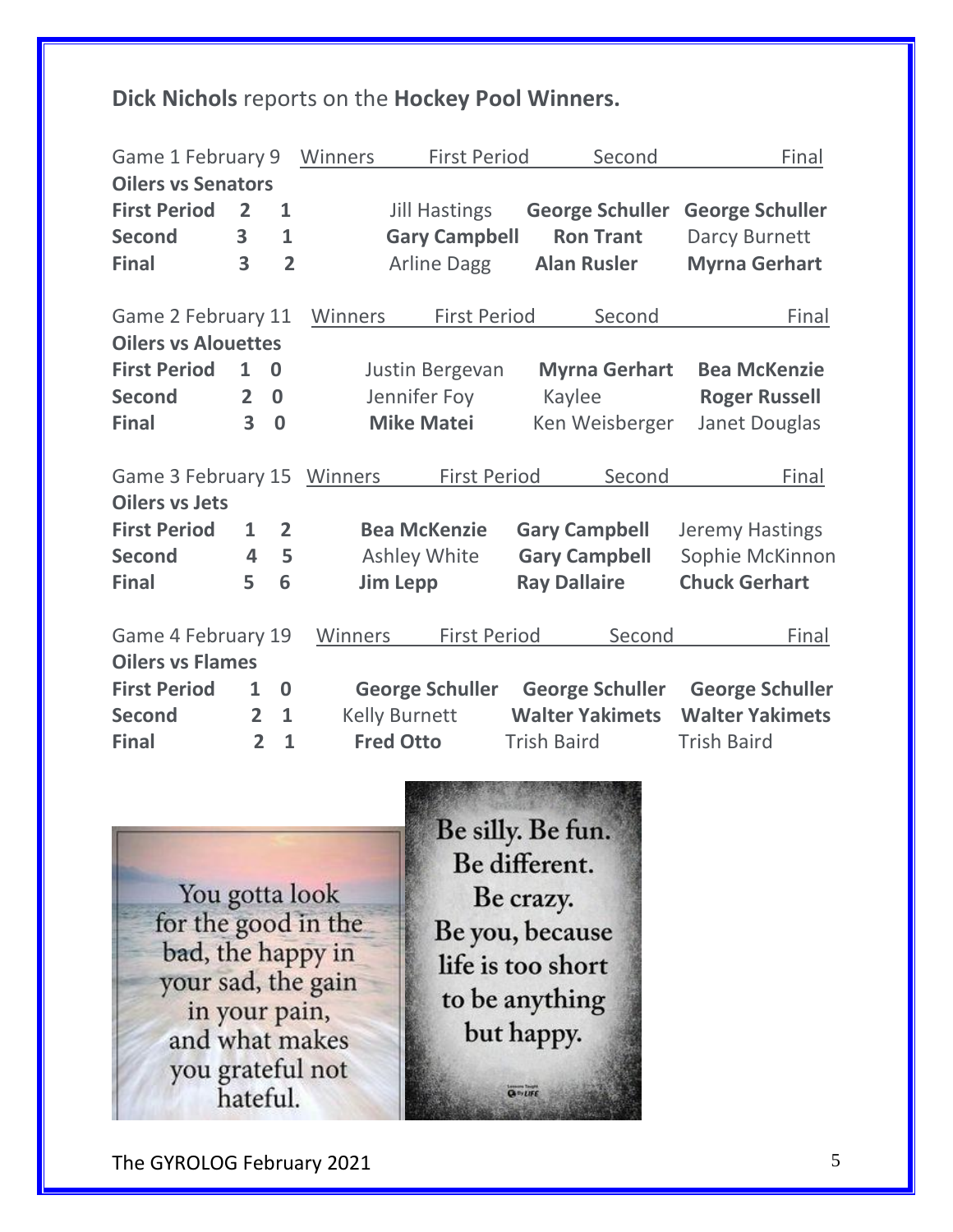Actions prove who someone is, words just prove who they pretend to be.

## **TRUE WORDS HOW TO SUCCEED IN LIFE?**

Talk - Softly; Eat - Sensibly; Breathe - Deeply; Sleep - Sufficiently; Dress - Smartly; Act - Fearlessly; Work - Patiently; Think - Creatively; Behave - Decently; Earn - Honestly; Save - Regularly; Spend - Intelligently.

## Three simple rules in life.

- 1. If you don't go after what you want, you'll never have it.
- 2. If you don't ask, the answer is always no.
- 3. If you don't step forward, you're always in the same place.

CASILIFE

A. Jessels

one small positive thought in the morning can change your whole day

positive vibes / lauratrevey.com